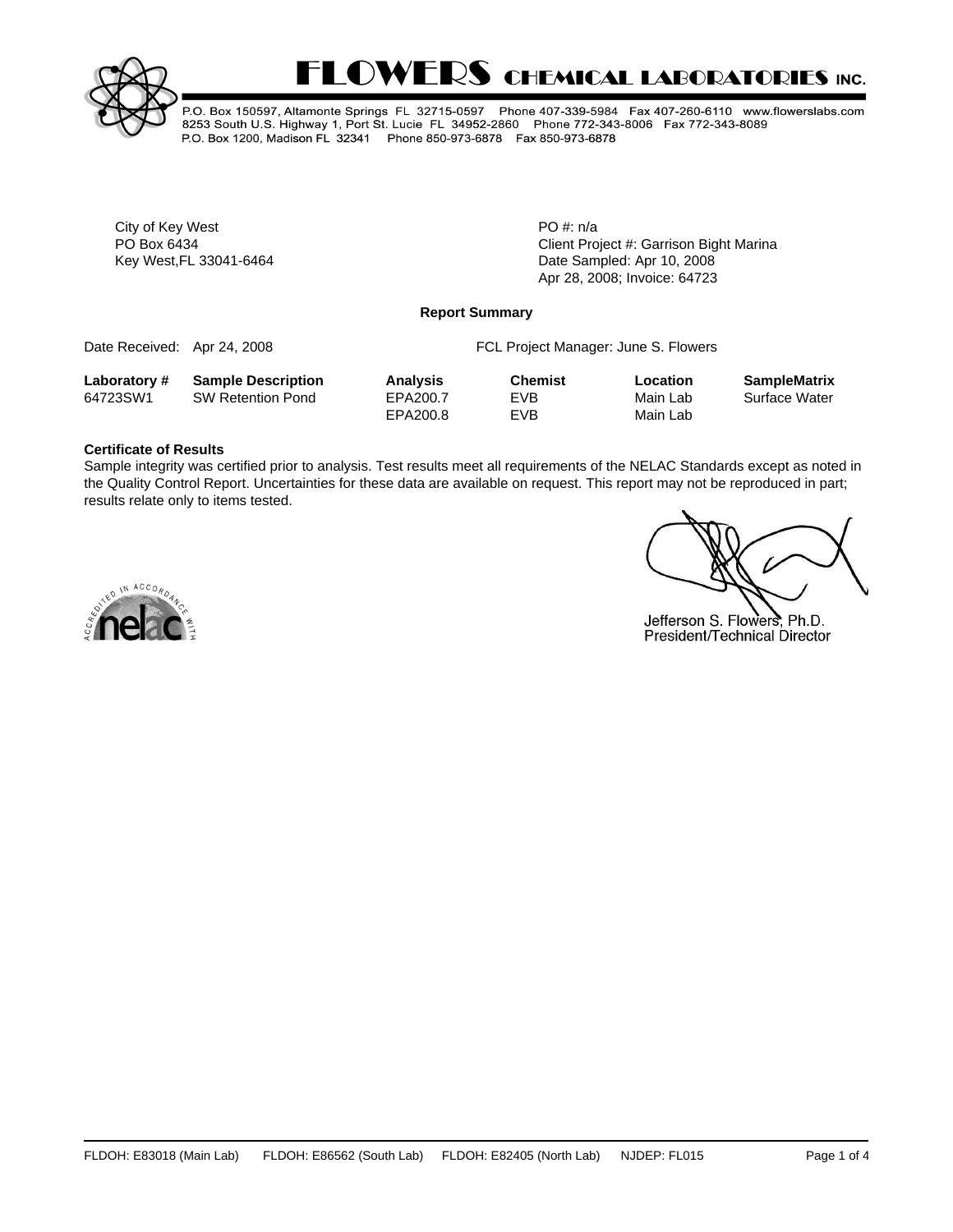

# **FLOWERS CHEMICAL LABORATORIES INC.**

P.O. Box 150597, Altamonte Springs FL 32715-0597 Phone 407 - 339 - 5984<br>8253 South U.S. Highway 1, Port St. Lucie FL 34952-2860 Phone 772 - 343<br>P.O. Box 1200, Madison FL 32341 Phone 850-973-6878 Fax 850-973-6878 Fax 407 - 260 - 6110 www.flowerslabs.com Phone 772 - 343 - 8006 Fax 772 - 343 - 8089

City of Key West **PO** #: n/a

PO Box 6434<br>
Rey West, FL 33041-6464<br>
Key West, FL 33041-6464<br>
Client Project #: Garrison Bight Marina Date Sampled: Apr 10, 2008 Apr 28, 2008; Invoice: 64723

## **Analysis Report**

| <b>Lab #: 64723SW1</b> | <b>Sampled: 04/10/08 02:30 PM</b> | <b>Desc:</b> SW Retention Pond |    |              |            |          |          |           |          |
|------------------------|-----------------------------------|--------------------------------|----|--------------|------------|----------|----------|-----------|----------|
| <b>Parameter</b>       | Result                            | Units                          | DF | MDL          | <b>PQL</b> | QC Batch | Method   | CAS#      | Analyzed |
| <b>Iron</b>            | 0.302                             | mg/L                           |    | 1.00 0.0100  | 0.0200     | 10103132 | EPA200.7 | 7439-89-6 | 04/25/08 |
| Lead                   | 0.0170                            | mq/L                           |    | 1.00 0.00100 | 0.00200    | 10103134 | EPA200.8 | 7439-92-1 | 04/25/08 |
| Zinc                   | ).179                             | mg/L                           |    | 1.00  0.0100 | 0.0200     | 10103134 | EPA200.8 | 7440-66-6 | 04/25/08 |

 $\mathcal{L}_{\mathcal{A}}$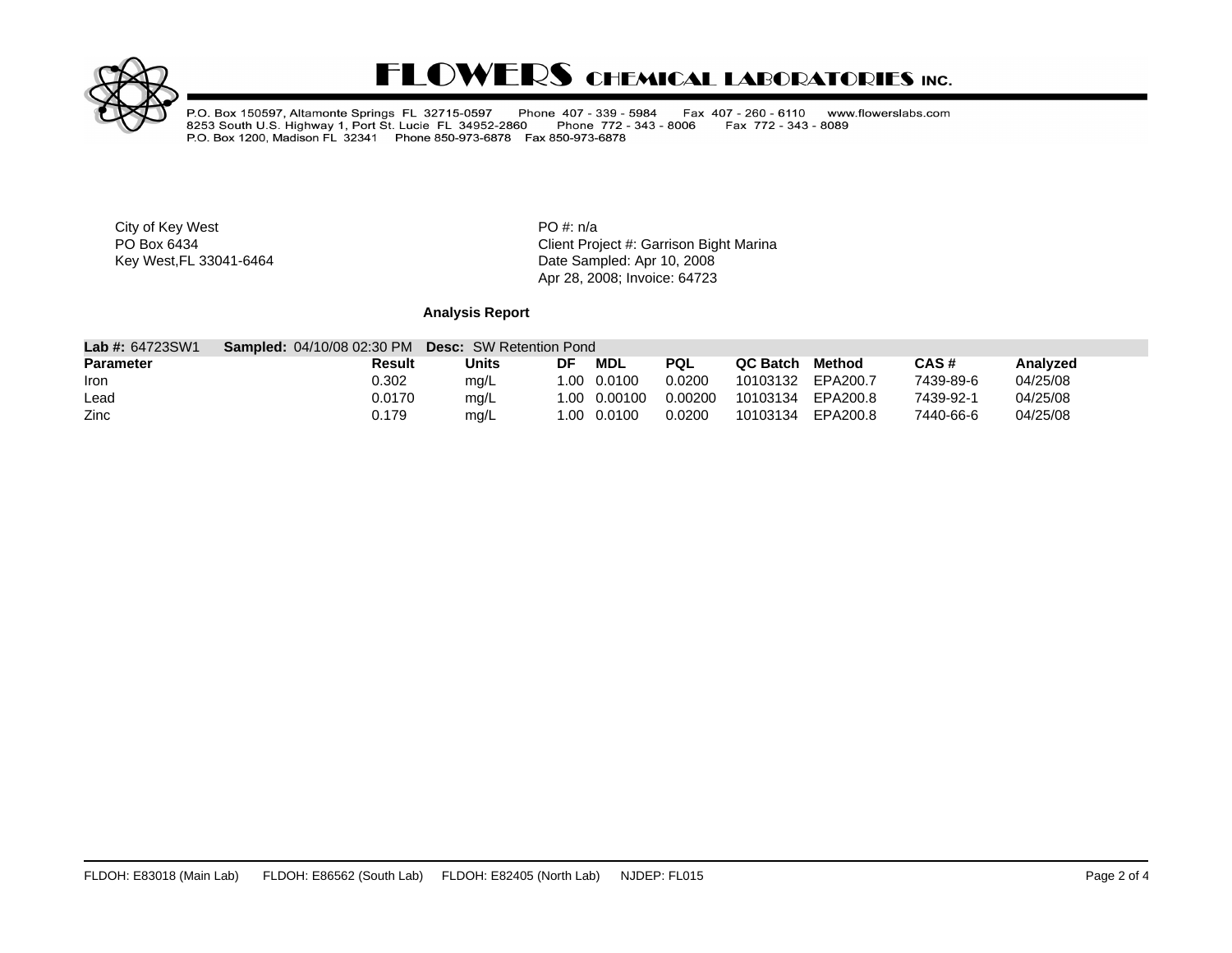

# **FLOWERS CHEMICAL LABORATORIES INC.**

P.O. Box 150597, Altamonte Springs FL 32715-0597 Phone 407 - 339 - 5984<br>8253 South U.S. Highway 1, Port St. Lucie FL 34952-2860 Phone 772 - 343<br>P.O. Box 1200, Madison FL 32341 Phone 850-973-6878 Fax 850-973-6878 Fax 407 - 260 - 6110 www.flowerslabs.com Phone 772 - 343 - 8006 Fax 772 - 343 - 8089

City of Key West **PO** #: n/a

PO Box 6434<br>
Rey West, FL 33041-6464<br>
Key West, FL 33041-6464<br>
Client Project #: Garrison Bight Marina Date Sampled: Apr 10, 2008 Apr 28, 2008; Invoice: 64723

**Quality Report**

| Quality Control Batch: 10103132  | Analyst: EVB  |              |              |        |              |               |            |                |
|----------------------------------|---------------|--------------|--------------|--------|--------------|---------------|------------|----------------|
| <b>Blank</b>                     | <b>Result</b> | <b>Units</b> |              |        |              |               |            |                |
| Iron                             | 0.0100U       | mg/L         |              |        |              |               |            |                |
| <b>Laboratory Control Sample</b> | <b>Result</b> | <b>Units</b> | <b>Spike</b> | %REC   | %REC Lim     |               |            |                |
| Iron                             | 10.3          | mg/L         | 10.0         | 103.10 | 84.93-112.47 |               |            |                |
| <b>Matrix Spike</b>              | <b>Result</b> | <b>Units</b> | <b>Spike</b> | %REC   | %REC Lim     | <b>Sample</b> |            |                |
| Iron                             | 5.06          | mg/L         | 5.00         | 92.22  | 62.28-142.55 | 0.454         |            |                |
| <b>Matrix Spike Duplicate</b>    | <b>Result</b> | <b>Units</b> | <b>Spike</b> | %REC   | %REC Lim     | <b>Sample</b> | <b>RPD</b> | <b>RPD Lim</b> |
| Iron                             | 5.04          | mg/L         | 5.00         | 91.70  | 62.28-142.55 | 0.454         | 0.51       | 22.46          |
| Quality Control Batch: 10103134  | Analyst: EVB  |              |              |        |              |               |            |                |
| <b>Blank</b>                     | <b>Result</b> | <b>Units</b> |              |        |              |               |            |                |
| Lead                             | 0.00100U      | mg/L         |              |        |              |               |            |                |
| <b>Zinc</b>                      | 0.0100U       | mg/L         |              |        |              |               |            |                |
| <b>Laboratory Control Sample</b> | <b>Result</b> | <b>Units</b> | <b>Spike</b> | %REC   | %REC Lim     |               |            |                |
| Lead                             | 0.104         | mg/L         | 0.100        | 103.52 | 85.29-122.99 |               |            |                |
| Zinc                             | 0.107         | mg/L         | 0.100        | 106.59 | 78.11-124.45 |               |            |                |
| <b>Matrix Spike</b>              | <b>Result</b> | <b>Units</b> | <b>Spike</b> | %REC   | %REC Lim     | <b>Sample</b> |            |                |
| Lead                             | 0.0997        | mg/L         | 0.0800       | 96.40  | 65.33-149.14 | 0.0226        |            |                |
| Zinc                             | 0.445         | mg/L         | 0.0800       | 91.74  | 49.35-144.25 | 0.371         |            |                |
| <b>Matrix Spike Duplicate</b>    | <b>Result</b> | <b>Units</b> | <b>Spike</b> | %REC   | %REC Lim     | <b>Sample</b> | <b>RPD</b> | <b>RPD Lim</b> |
| Lead                             | 0.108         | mg/L         | 0.0800       | 106.16 | 65.33-149.14 | 0.0226        | 7.54       | 25.57          |
| Zinc                             | 0.462         | mg/L         | 0.0800       | 112.96 | 49.35-144.25 | 0.371         | 3.75       | 25.37          |